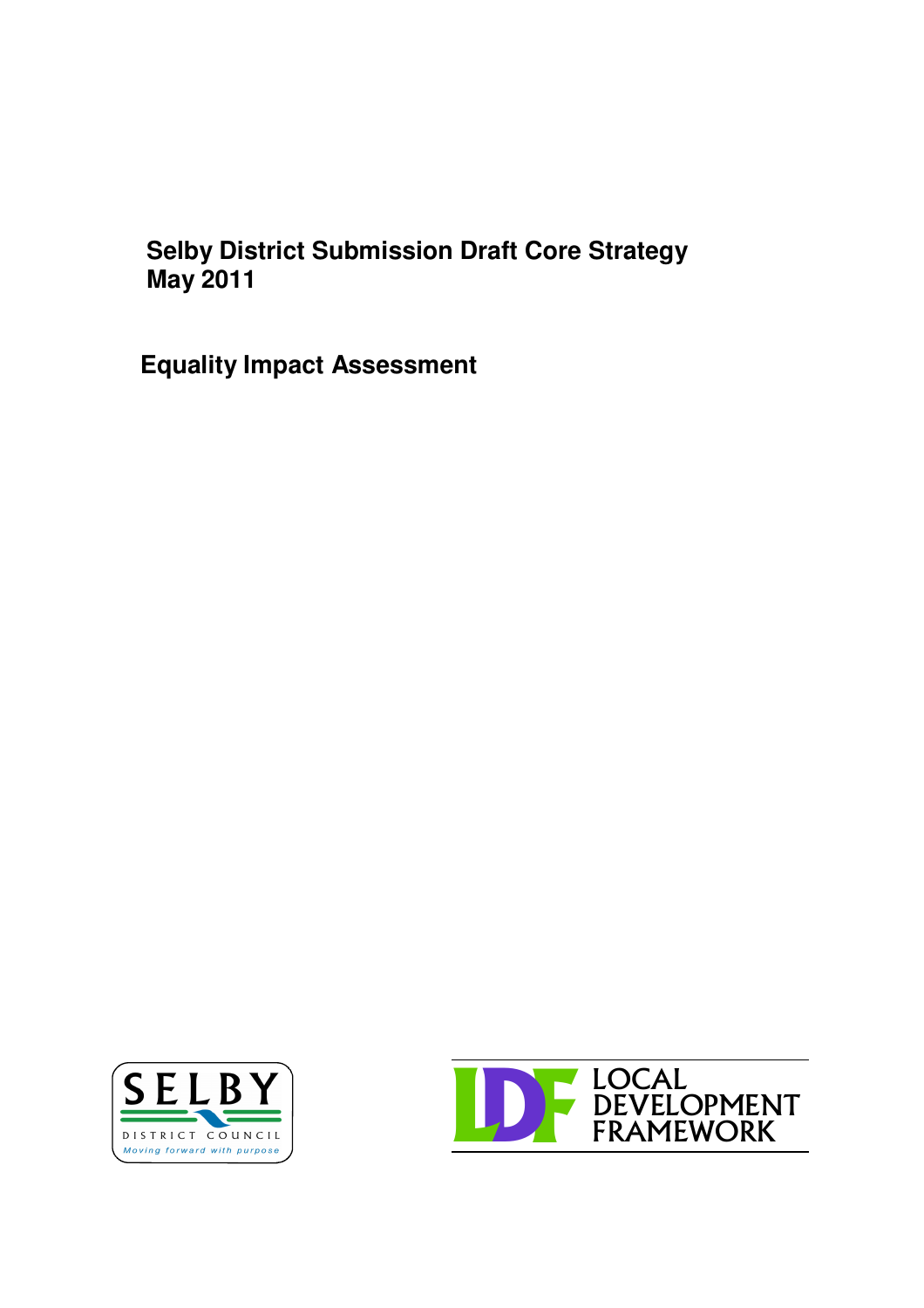## **EQUALITY IMPACT ASSESSMENT**

## **NAME OF POLICY/STRATEGY: Core Strategy**

## **LEAD OFFICER: Terry Heselton**

#### **What is the purpose of the policy?**

The Purpose of the Core Strategy (DPD) is to establish the framework for sustainable development across the District over the next 15 years or so, providing a spatial vision, strategic objectives and Core Policies to achieve that vision.

#### **What are the main activities of the policy?**

The key areas of the strategy are grouped into four policy areas – Spatial Development Strategy, Creating Sustainable Communities, Promoting Economic Prosperity and Improving the Quality of Life. The Core Strategy sets the overall context for the delivery of development in the District through spatial policies, which will be expanded upon through more detailed policy documents in the future

#### **Who are the main beneficiaries of the policy?**

The Core Strategy has an impact on all those who live and work in the District, as it seeks to ensure the designation of a Strategic Site for housing and employment, as well as defining a hierarchy of the most strategic locations for development. An associated Infrastructure Delivery Plan provides a general overview of existing and planned infrastructure and the gaps in provision to be addressed at site allocation stage.

#### **What consultation and information gathering has taken place as part of the policy development?**

Periods of public consultation have been undertaken throughout the production process, namely at Issues and Options, Further Options, Draft and Submission Draft stages – in accordance with legislation and related documents including the Sustainable Community Strategy, and the adopted Statement of Community Involvement (SCI). Responses are gathered by e-mail, post, and fax, using a variety of ways of reaching people, and building on the methods used as time and resources allow. Comments are summarised and amendments proposed where appropriate, following the approval of Policy and Resources Committee. The information presented to the Committee is available to the public via the Council website.

**Howard Boxes Roof Existence because decumentation** The Core Strategy is also supported by a range of background and evidence documents that have informed the direction and content of the document. Evidence base documentation covers specialist and technical subjects, and key stakeholders in relevant fields have frequently been involved in their preparation.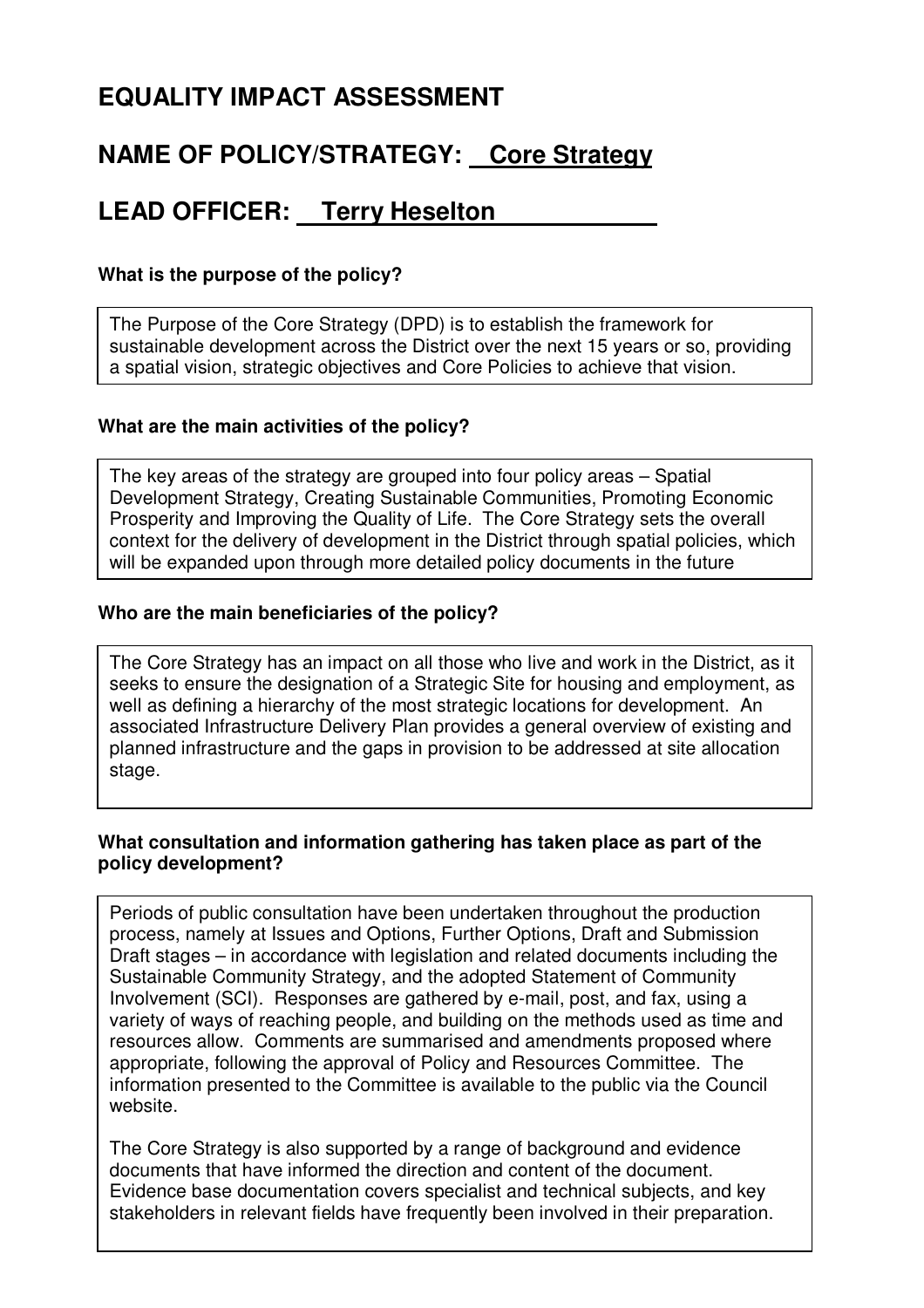Ongoing monitoring of Performance Indicators relating to the Core Strategy is an integral part of its use. Through the Annual Monitoring Report, the effectiveness of its policies (and combined effects with other planning policies) are tracked. Milestones and other trigger points are part of the policy framework, which will alert the need for action, should legislation or circumstances experience significant change.

#### **Are there likely to be any negative impact or outcome for different groups? If you have identified a potential negative impact is this:**

• **Justified**

**What is the review period for this policy?**

• **Likely to be a high impact**

**Subject, and some communities may be expected to absorb more development** As the Core Strategy deals with the broad distribution of land for development, including the identification of a strategic development site in Selby, there are several *perceived* negative outcomes, this is because development is an emotive than others. Additionally, a small number of people have made strong representations in opposition to development proposals which they consider to be a negative outcome.

However, the role of the Core Strategy is to ensure that a framework exists to guide development (in accordance with the scale of growth identified in the Regional Spatial Strategy), towards the most suitable and sustainable locations. As such, the process of producing a development hierarchy and allocating land has been evidenced, measured and balanced, and takes into account extensive public consultation, including a number of key technical stakeholders. The Core Strategy is a strategic document and the spatial development strategy within it is considered the most sustainable approach to serve the needs of the wider community, although it is recognised this may have a negative impact on individuals or groups.

The Core Strategy is also accompanied by a combined Strategic Environmental Assessment and Sustainability Appraisal which identifies, assesses and evaluates impacts on environmental and economic conditions. This has played an integral part in influencing the final strategy and the strategic site options that have emerged.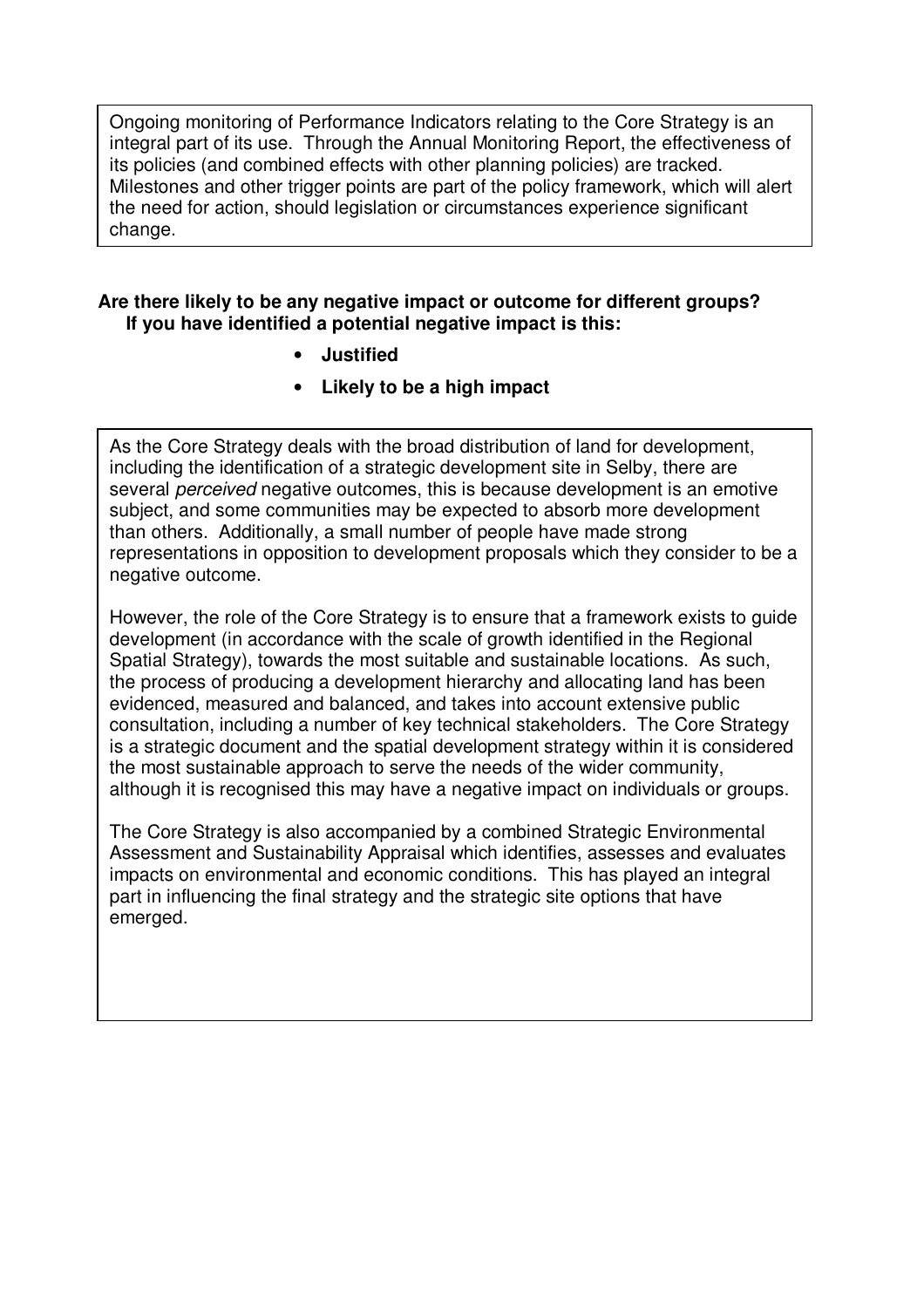### **Equality Impact Assessment completed by:**

Caroline Sampson Paver Date: 4 May 2011

#### **Equality Impact Assessment quality checked by:**

Eileen Scothern Date: 4 May 2011